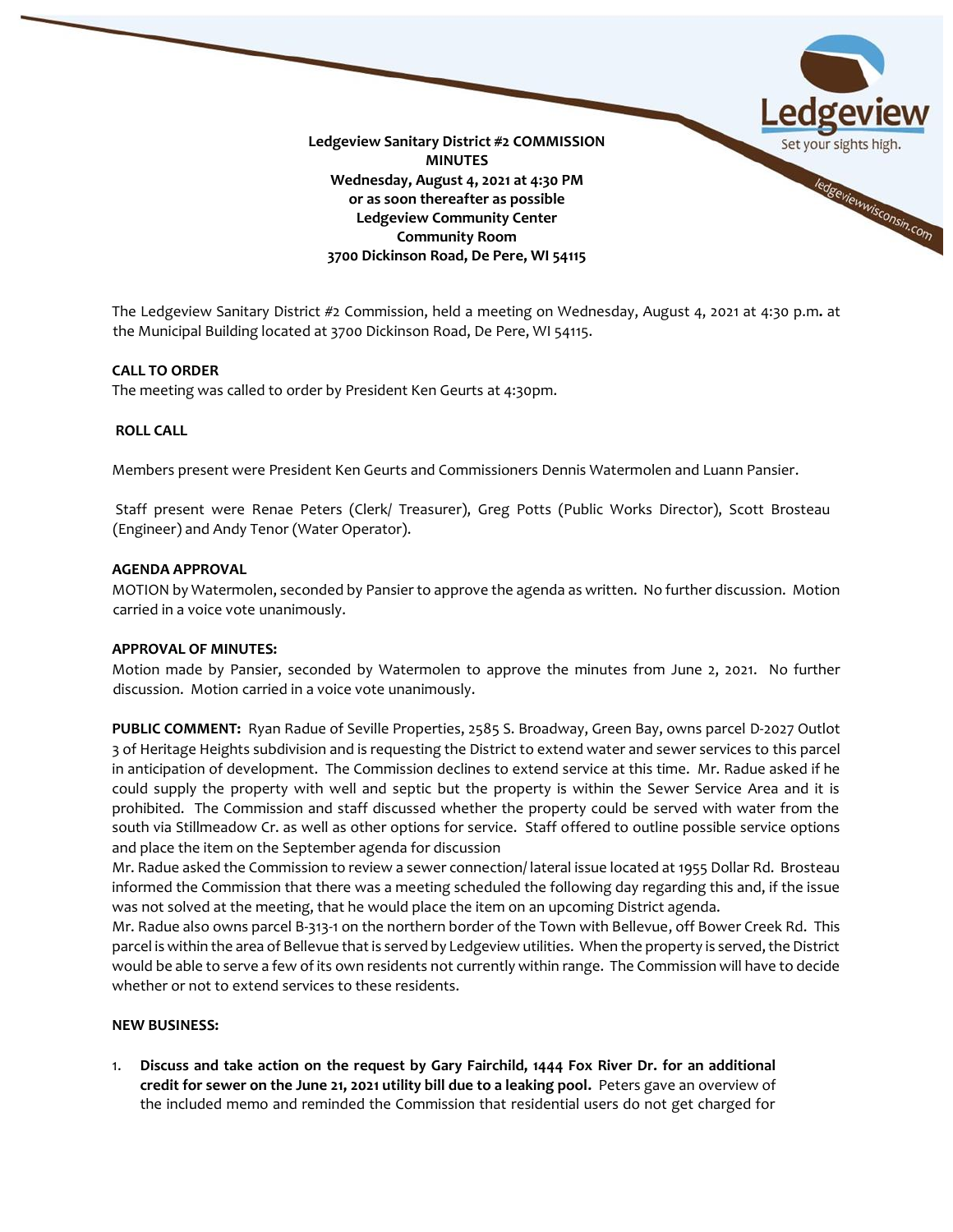consumption above 45,000 gallons used in one quarter. After a brief discussion, the Commission decided not to grant Mr. Fairchild an additional sewer credit.

Motion made by Geurts, seconded by Pansier to deny the request for a sewer credit at 1444 Fox River Dr. Motion carried in a voice vote unanimously.

**2. Discuss and take action on the consideration to purchase BEACON software to replace the current aging meter reading software.** Peters explained that the Utility Billing Clerk is having increasing difficulty with the loading and unloading of routes during the utility billing process. After a staff meeting with Midwest Meter representatives, it was suggested that the current reading software, ReadCenter, is probably the culprit as it is unsupported and out-of-date. A new software, BEACON, was recommended as a replacement. The cost would be \$4,200, split between the water and sewer funds. There are funds available for the purchase. The software is compatible with the current reading laptop and Workhorse billing software. BEACON will be the link between the outdated ReadCenter and the future meter replacement project.

Motion made by Geurts, seconded by Watermolen to approve the purchase of the BEACON software as soon as possible. Motion carried in a voice vote unanimously.

3. **Discuss and take action on a Sanitary District ordinance regarding private water and sewer systems.** Potts gave a brief overview of the ordinance which is meant to force private system owners have a certified operator perform maintenance or to request the District to perform the maintenance at their cost. If the maintenance is not performed there is a danger of the system becoming non-operational.

Motion made by Pansier, seconded by Watermolen to approve Ordinance 2021-12 Private Sewer and Water Utility Inspection and Maintenance. Motion carried in a voice vote unanimously.

# **COMMUNICATIONS: None.**

**MEAD & HUNT, INC.: Updates:** The Commission briefly discussed why Bellevue could not service Mr. Radue's parcel themselves. They also discussed the changes that may happen when the Southern Bridge is built. Brosteau informed the Commission that Brown County Port and Resource Recovery has scheduled a meeting with staff to discuss the leachate agreement. The agreement may be on a future agenda.

# **STAFF REPORTS:**

- **1. Public Works Director/ Water Operator:** Tenor updated the Commission that both a hydrant and service were repaired near the area of the Chicago St. Pub fire. The breaks were discovered while in use during the fire. Tenor is also in talks with different meter companies in anticipation of the mass change out scheduled in 2025. Finally, the tower had its warranty inspection with no major problems found. The Commission also briefly discussed the relining of CTH G near Ledgeview Park, roundabout relining and the Silverstone property.
- **2. Clerk/ Treasurer:** Peters answered questions on the ARPA funds deposited from the Federal government and how they can be used. Peters also updated the Commission on the Ledge Area residents. Yenchesky and Zellner have connected and the Gemer property has been sold. The Gemer house will be used for fire training and a new structure will be built.

**VOUCHERS:** Motion made by Watermolen, seconded by Pansier to approve payments made since June 2, 2021. Motion carried in a voice vote unanimously.

# **ADJOURNMENT:**

MOTION by Watermolen, seconded by Geurts adjourn. No further discussion. Motion carried in a voice vote unanimously. Meeting adjourned at 5:40pm.